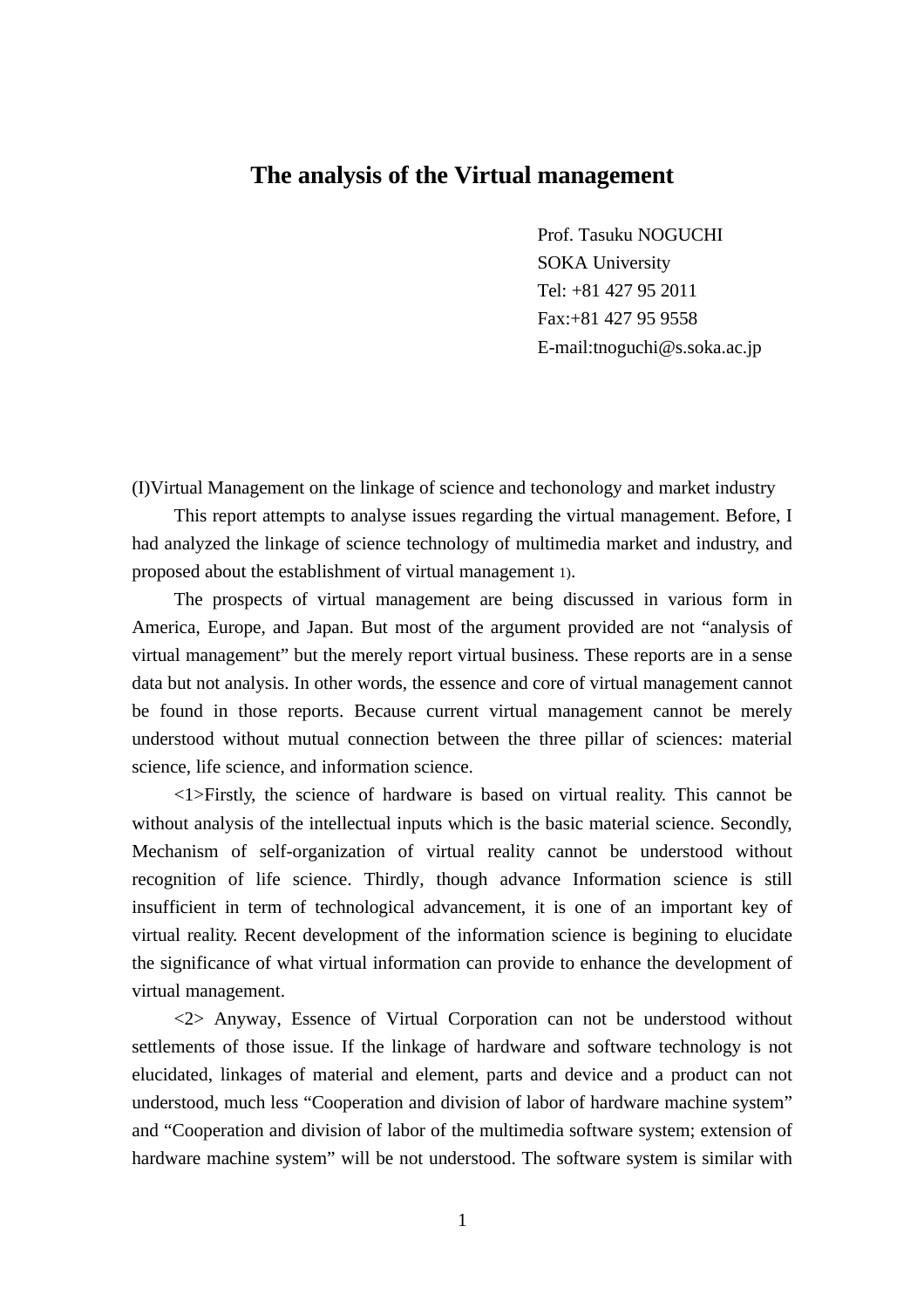comparing system of software and hardware, In software system, the material is language, parts and element is module of a software, device and equipment are subsystem of software, and software product is system production. Therefore, "Cooperation and division of labor of software system" cannot be understood without understanding of the hardware mechanism.

Moreover, the present trend of multimedia development in focus on the linkage bet ween related "hardware technology" and "hardware mechanical coopertion and division of labor", and linkage between "software related technology" and in short "software integrated cooperatioin and division of labor". In short, the" hardware related technology will be integrated with "software related technology", and "hardware mechanical cooperation and division of labor linkage with "software cooperation and division of labor" 2).

<3>However, at an existing stage, this reversal phenomenon occurs. Now, the linkage of software technology in the present age build in to the linkage of software technology and "Cooperation and division of labor of software system" from the likage of hardware technology "Cooperation and division of labor of hardware machine system". It may be said that this change is secondary industry revolution 3). Primary industry revolution was "machine revolution of hardware". Accordingly it may be said that 180 degree of paradigm conversion moves. Without understanding this change, the essence of multimedia catch nothing. Analysis of the linkage of market and industry is the same too.

<4>Multimedia connection market achieves high growth currently. Anybody believes that a change of this multimedia market, Former MIS and New Media Boom vary it, is not a temporary phenomenon. A change happens rapidly in music, a movie, broadcast, a newspaper, entertainment, the circulation, finance, education, medical each field. But this multimedia boom depends on multimedia personal computer. This is very important issue. On the other hand, a conspicuous change in a field of production and production does not happen in Europe and America in particular. But in Japan, a change of production and production begins to happen. Otherwise is late in fields such as the circulation or finance. What is a problem? It is considered from management and the side of production management in particular. Science, technology contents of multimedia do not become clear yet. Therefore, it is important to arrange contents of multimedia market.

The information industry based multimedia can be divided two dimentsions. One is pure multimedia industry and another is existed industry that used multimedia technology. Now, what is demanded is that new multimedia industry is classified. The multimedia information industry spreads quantitatively and differentiates rapidly. We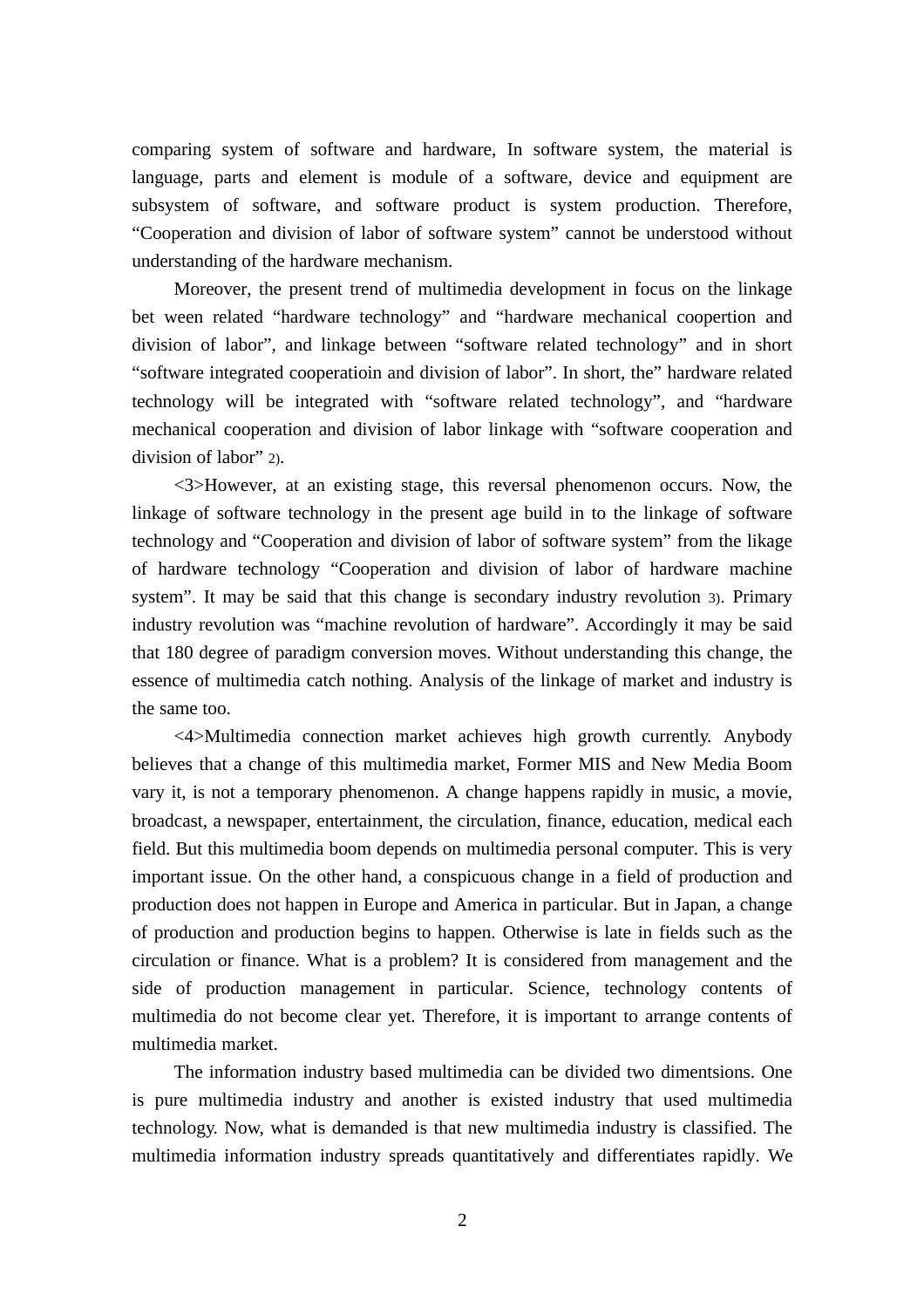cannot grasp multimedia management without analyzing it. And in order to understand management of multimedia, it is necessary to analyze the macro science and technology linkage and the market and industry linkage. If this two side (technical-push and demand-pull) is not understood collectively, micro management analysis cannot be accomplished justly. In market economy, technical push does not just become demandpull; finally, demand-pull prescribes technical push. It is important to analyze multimedia management after the characteristics of macro software revolution are understood.

()The fundamental characteristics of virtual management.

Historically, that virtual management depends on established management is clear. The thing is shown in chart 1. It seems to be clear with chart 1. Virtual management was not produced suddenly; it is based on the cooperation and division of labor of hard machine system. The portent of engineering appears in Taylorism. Then it became a portent of mass production is clear in stage 1. In the second stage, industrial engineering appears, it regressed standardization of production manufacturing process. This becomes the foundation, which single product mass production of Ford system appears. Moreover, at Toyota system, the systems engineering is introduced, in the result of the standardization of production system was achieved. Flexibility of Toyota production system is supported by multi ability labor and team system. It is important that complete horizontal specialization of production, exceeded horizontal division of labor of Ford system, have been realized. And "many products small quantity production" was achieved. In the fourth stage, as a result that the system engineering of Toyota production system was integrated with the industrial engineering of Ford system and it was developed, software engineering was established. Software engineering depends on advance of a computer, especially software of personal computer. Then, by an appearance of artificial intelligence, it is achieved that Project management is the management key compared with task management of Taylorism, simultaneous management of Ford, and flexible labor organization management of Toyota. And it became CIM(computer integrated manufacturing). As a result, the variable products and variable volume production system has been achieved corresponding to the market trend. These stages becom the basis of the next stage-multimedia management. Therefore, the management of multimedia is on the current extension line of the management 4).

However, this does not mean that it is on the line of the length of only straight (linear) line. That is, the foundation of the management of the multi-media has the side which comes to a rupture, non-continuous (nonlinear) dimensions, in the CIM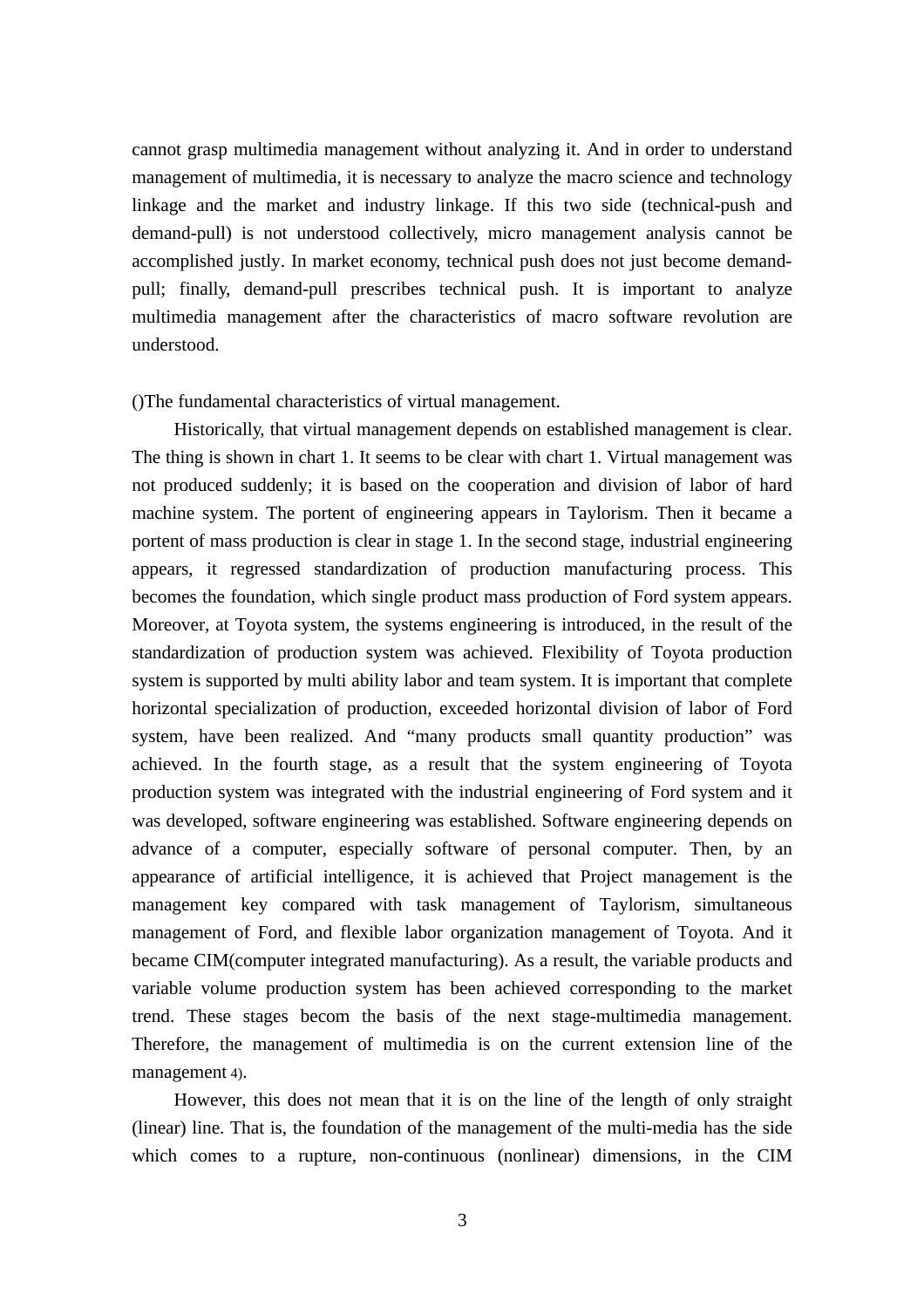management and respect which is. It can be said that the IMS production system instituted in Japan is an important base of the multi-media management. That is, the content of stage 5 shows it. This means the synthesis from the current stage 1 to stage 4 to standardize the intellectual network production according to the artificial intelligence at the same time. And, the intellectual network project management is being promoted because of not an intelligence worker mere change there but the intellectual, multiskilled worker change. As a result, it come to achieve the intellectual variable products and variable volume production. This fifth stage is the one that the content of IMS was shown however, there is actually a qualitative difference in the step of this IMS and the multi-media with IMS like the difference of 100 steps though it seems like the difference of one step.

That is, the management by the multimedia based on the "Virtual engineering". And reorganization which centers on "Virtual Engineering" is done at the same time as integrating 12345. It is done to standardize production by the key of not only an intellectual network but also "Virtual Network" basic. And it tries thirdly to achieve "Virtual Multi-Skilled worker change" by which it is not a mere "intellectual multiskilled worker change" but various people's intellectual abilities are integrated as if the intellectual, multi-worker change of the same character. This "Virtual Multi-Worker change" is building important foundation where "Virtual Network Management" in the sixth step is accomplished. This tries to rationalize virtual super-solid from the rationalization of a solid of the fifth step. Even this is a typical stage of the virtual management by multi-media and this is different like IMS from the intellectual variable products and variable volume production system. That is, it is virtual variable products and variable volume production by the virtual network. The work is divided between work of the point in the first step in the one based on the virtual division of labor division of labor  $=$  and it divides the work into the rationalization of this virtual solid between production processes in the second step vertical division of labor. It is the one to combine the project control with the rationalization and current vertical, horizontal division of labor = business part system of the solid of the horizontal division of labor between team based on versatile horizontal division of labor  $=$  worker in the third stage and the fourth stage. The rationalization of a super-solid means a three-dimensional division of labor in the fifth stage and it ties to the project control a variety of project support control and investigation analysis. That is, when the development project of a new product succeeds originally making the project control which supports it, a threedimensional division of labor to which it is materialized by the division system is taken. However, it has a qualitatively different side though "virtual division of labor" in the sixth stage looked like this. That is, it is the one that just made leverage controlling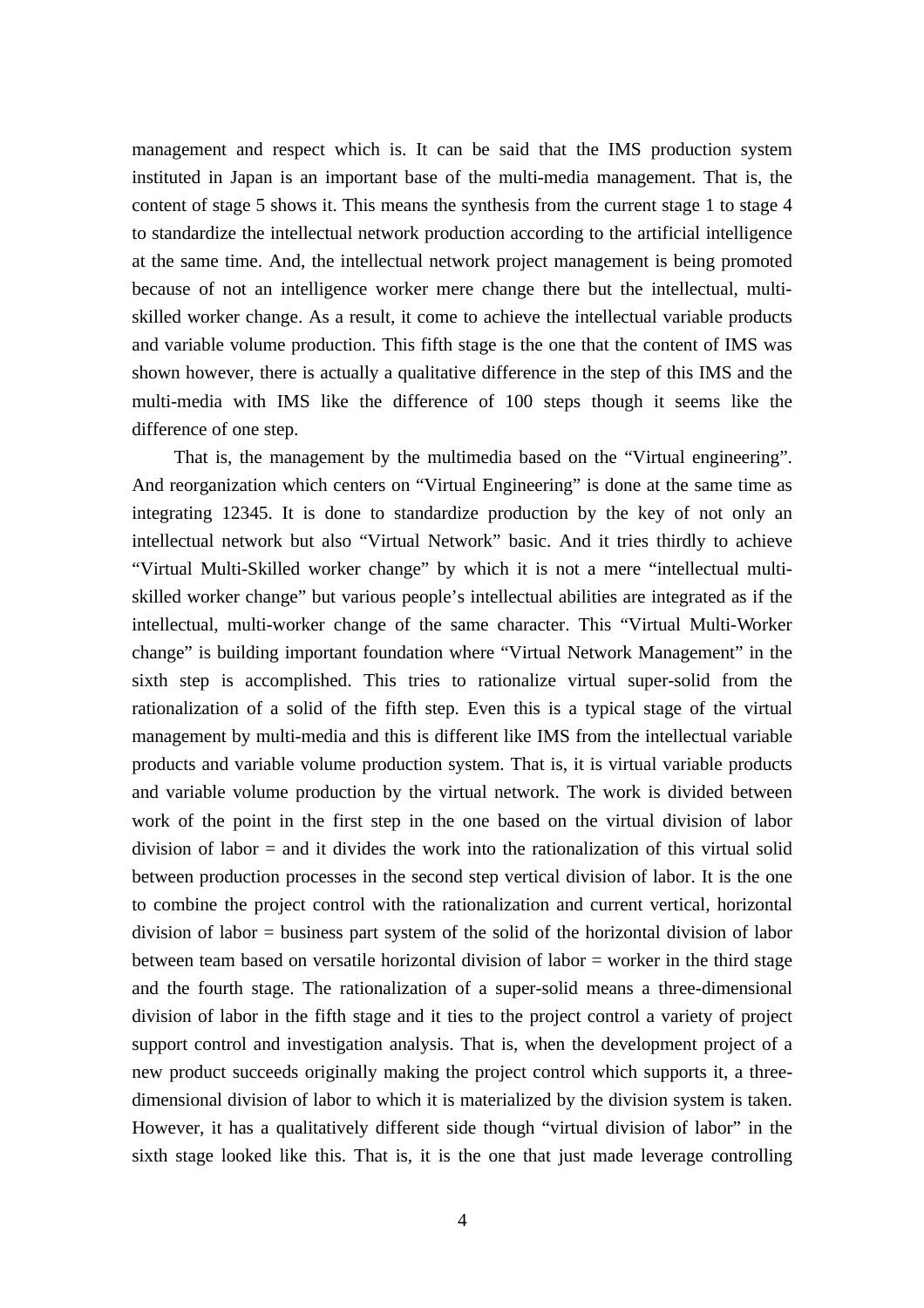sufficient integration of virtual network concretely. That is, it was not the one though it had tied tentatively the enterprise domestic side division of labor by which not only the division of labor of the country (between the enterprises) but also the multinational corporation was made leverage up to date by the intellectual network project management. Virtual like the same one of the enterprise (Appear actually though it might be foreign countries though this might be domestic country) and these of the factory of the same, of the process of the same, of the difference of  $\leq$  different machine $\geq$ difference however according to "virtual division of labor" like the enterprise <like the same machine it is showing. The management of control an operation of the current, different machine and a different process and different factories and different enterprises is made the same operation, and that is, the one that tries to control a different factory and the enterprise by the same control is this virtual operation and it is integrated management. Mamageing like the enterprise of the factory, of like various machines, various processes, near processes of various factories, and becomes possible though in foreign country operating from home country if this way is brought in. This is characteristic of "virtual network division of labor" 5) .

As a result, it can be said, the virtual management by these multi-media is "Integrated management by virtual network at all life cycles". On the one hand, this divides and obscures the function with the current manufacturing, the design, the supply, and the finance marketing, etc. 6). The distinction exists clearly on the other hand though such a side exists certainly. However, all life cycles of management by "virtual network" become vague to improve an organic uniting more the distinction and are made to unite. It is a result of making each area a compound.

## () Virtual research and development by multimedia

Multi-media is clarified that one, field of the information science as pointed out previously, the multi-media has the possession of information engineering and a relation close by 7). As a result, research and development management by the multi media is different from the current hard research and development. The analysis related to the mutual relation straight line (linea) like the basic research, application and development research is not necessarily important. These were the traditional research and development especially Europe methods. However, the method of the research and development of Japan starts from the development research of a new commodity oppositely 8). As a result, the application research is done and the research and development opposite to the common way of research in Europe and America. So that a basic research is done, so the advancement ends. So to speak, the research and development of Japan has been done to the bottom up research and development in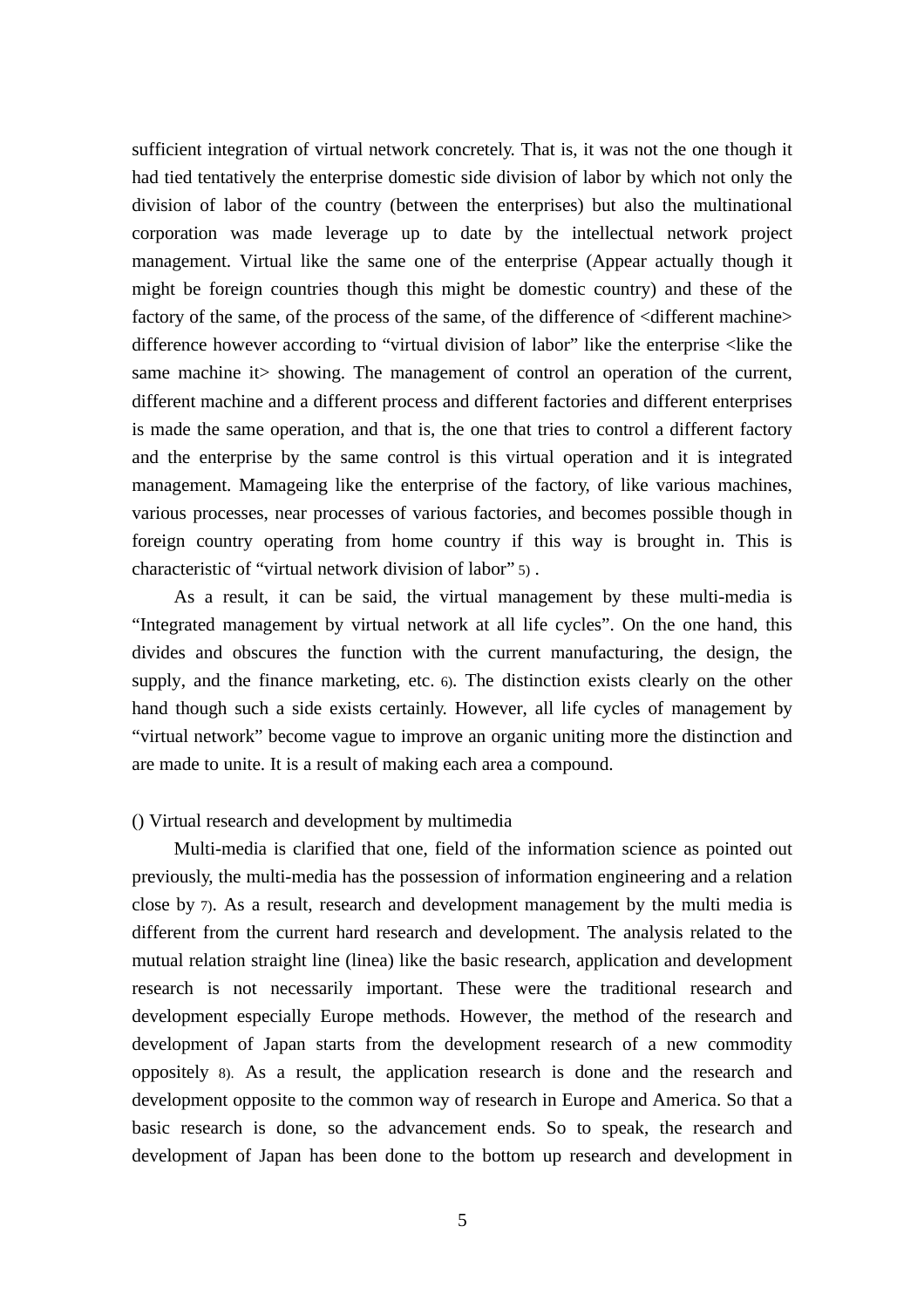constant to the top down research and development in Europe and America.

However, the research and development by the multi-media appear important difference from method of customary research and development management. As for the one, micro linkage in the integration of the macro science and the technology and micro science and technology. Also the macro markets, the macro industries, micro markets, and micro enterprises is becoming important as well. If does not catch the relation of the market linkage according to both integration of the macro science and technology linkage a macro market linkage, industrial linkage and micro products products concretely, it is impossible to macro and micro research and development like multi media . It is extremely important to be able to make the integration of this macro and micro by "Virtual research and development".

## () Virtual design management by multi-media

The meaning of design currently has changed from the design management of the person by the designer to the design by Computer Aided Design. As for the design, a partial area and the system design by which it is piled up are always centered there. However, the design management by the multi media is largely different from the current one. The ability to supply various goods quickly and widely is needed in a complex product market of the 21st century. The product is not only discriminated by shape and the function, but also is discriminated by service accompanied. The service contain possibility that the customer can affect the design of the product 9).

To supply of the Virtual product corresponding to the structure and the function of the market, the order design control should develop the system and software which is first of all necessary "Integrated network control" concerning market and customer's needs and can give the customer the right design decision which the enterprise was doing in addition, too like this. Here, It's needed to control the Virtual integrated design by a global network. Because, the design is "Virtual integrated design in the network 10)î only in a wide meaning such as not only the design of the machine and the design of the software which relates to it but also the process, factories, and the enterprise. After all, the design management in the global network relates is needed.

Thus, the integrated design management with which the design until with the intranet by the network only in the production intranet, too has become the object of the analysis.

## () Virtual production management by multimedia

The base of production management started from the task management of Taylor, and the kanban method and the quality control which until Just in Time of Toyota as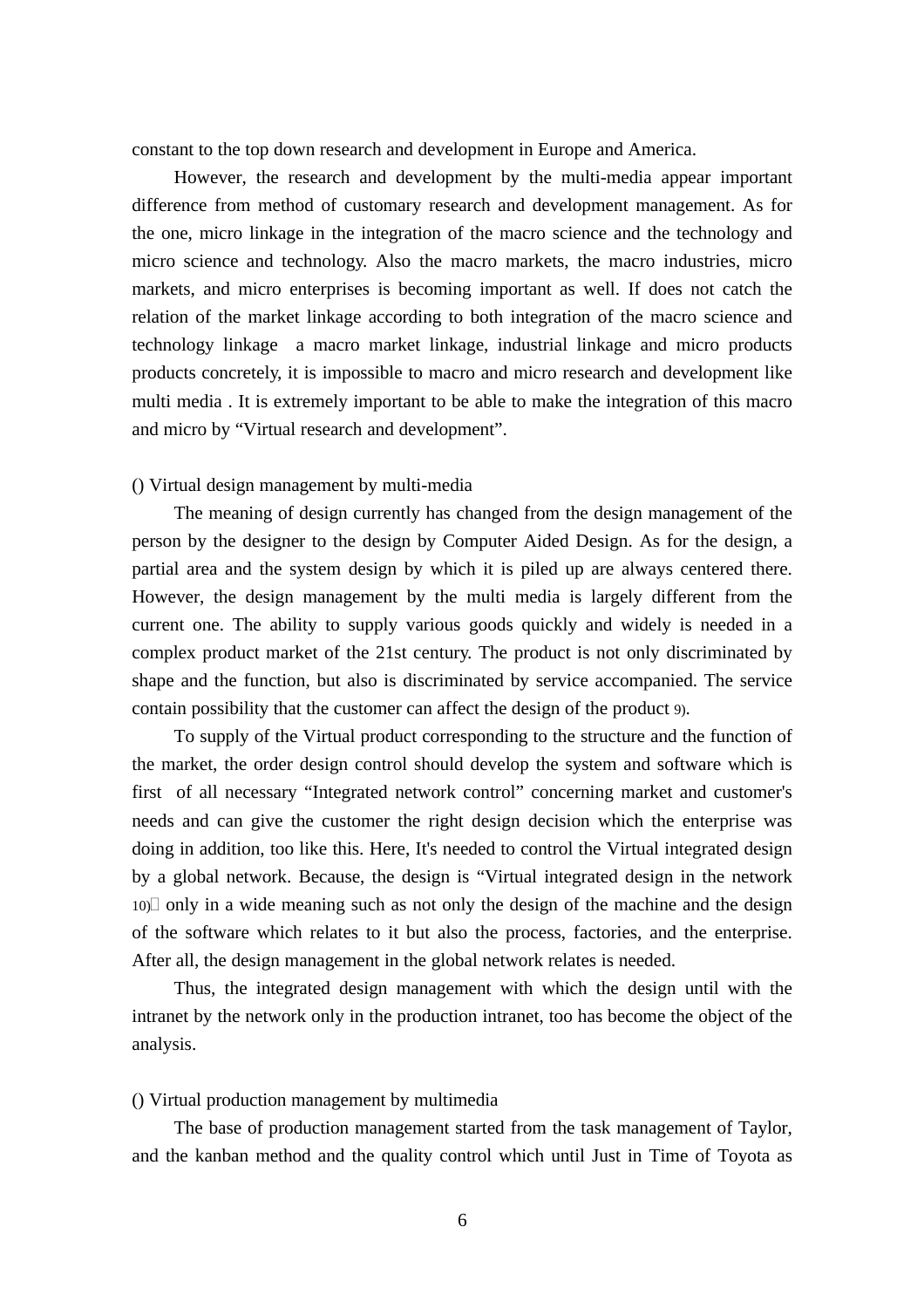already clarified. Moreover the production management of CIM by which the project management and the business division system were integrated and the production management of the following IMS were one that the intellectual production network, project management and the business division system were combined.

Both of these started from the standardization of individual work, the standardization of the production process, the standardization of the project production, and the standardization intellectual production network was made foundation. So these production management was established. However, production management by Virtual information is just "Virtual network project management" based on "standardization of the Virtual network production". There is substantially a definite difference though there seems to be no difference very much like the fifth <this> stage and the 6th stage superficial points already. If it is said concretely, the development of CIM in Japan substantially adopts the method by control which looks like United States CALS 11).

CIM of the present stage of Japan seem to use a control form near United States CALS though United States CIM is a concept near Factory Automation. Fully integrated and it is not only in production but also research and development, design and sales that is a concept which applied to today's CALS. However, the resemblance on this content is the one which does not mean real CALS but was instituted as "Japanese CALS management".

When true CALS is not "Control of manufactuaring and sale integration" in lever as for "Virtual information", it is not CALS in the meaning of the truth 12).

However in Jpan, "Kanban system" was an information control system use by a human network as been appered in the Toyota system. And, the supply of parts from the subcontractor was related to "Just in time" management concept. When there is a necessary of parts, the necessary amount and time requined will be reported and provided as required. That is to say, "Kanban Metthod" which is due to these human networking is related to the suppliying of parts for the market.

But CALS management which is due to "Just in time information" is to make sure each connected point of research and development, design, production, sales, distribution runs well together. This management is in the frame work of IMS and not Virtual information management.

Then, if the qualitative change appears somewhere, is there any difference with the multimedia production management being invested? It is only a differrence of the production management by not Just in time information but "Virtual Just in time information". For instance, though this is not the best there is the one view that the intranet was made leverage from the point of a business secret. As for the production management by Virtual Just in time information which makes the intranet, the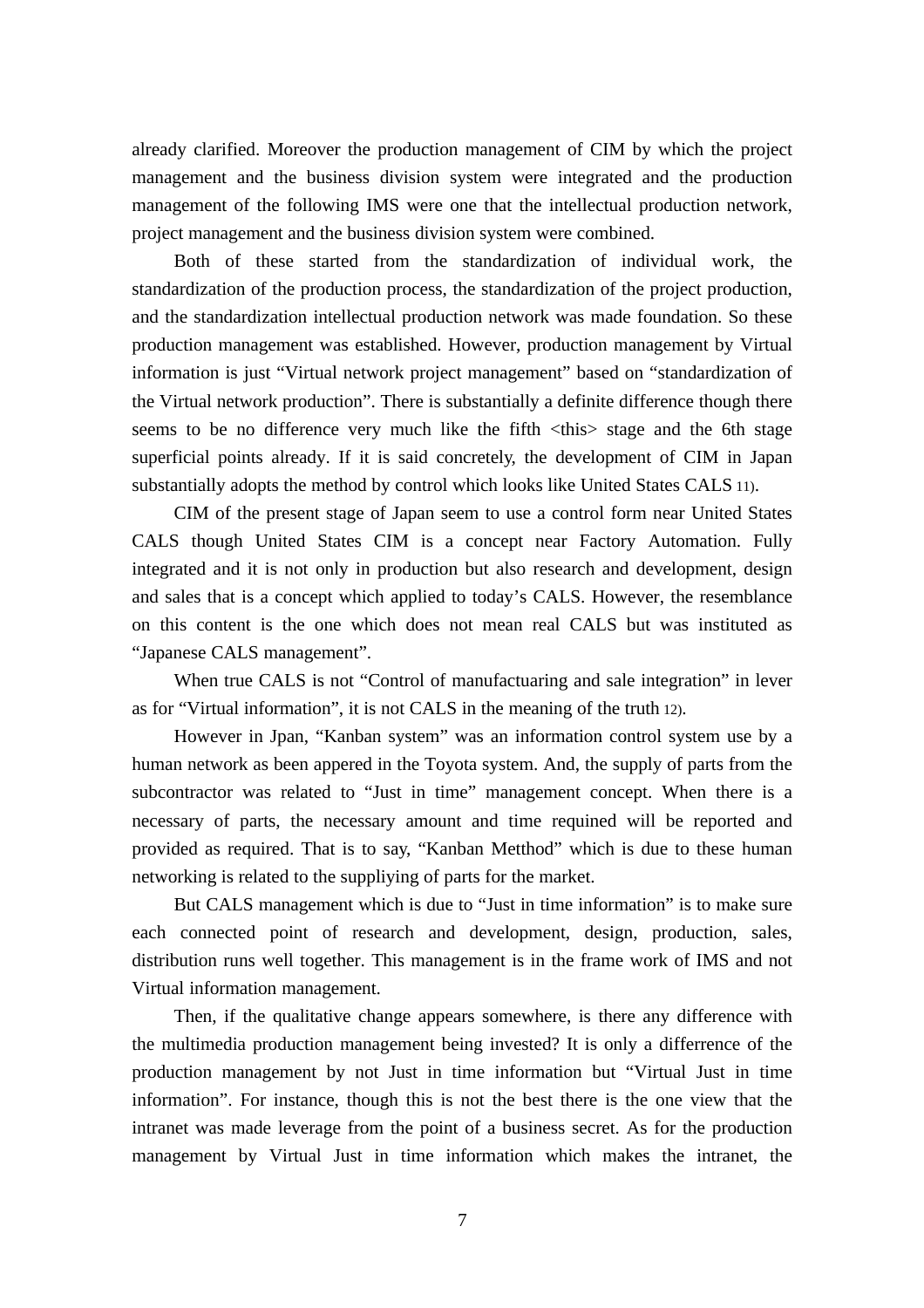concurrent control at the Just in time is just possible in shape, that is like not only all factories domestic in Japan but also related factories in the vicnity in foreign countries by the multi media 13).

Controls between the enterprises by intranet, that it is the differrent enterprise between industry not only the production management but also between differrent enterprises in another industry with the internet by the multimedia has come to be able to apply. Because standardization of exchange of the information between enterprises by EDI (between different enterprises in one industry with another industry) procedure is previously necessary after this for controlling production of person`s multimedia.

This assumption condition has already presented EDI in Japan as follows. "It exchanges the message of dealings standard by the telecommunication line by using radical between computers of different organizations". Note 10 (In 1975)

EDI is not CALS though it is a one of condition for the development of CALS. Because, gradual information is shared and CALS is invented also between the enterprises not to mention sharing "Just in time information" in one enterprise. If a promised thing of communications information between computers is not made assumption, sharing information is impossible for that. Especially, the production management by "Virtual Just in time information" in one enterprise which uses the Virtual has an epoch-making role. A just CALS management by the Just in time rapid development by sharing the information between the enterprises will result in rapid development.

## (VI) Virtual labor management by multimedia

It is regarded that knowledge engineering by intellectual network, in short, intellectual network project management has important roll to develop multimedia. However, we can not understand virtual labor management by multimedia with only in this point of view. Because, as mentioned above, there are still many multi-ability workers and single-ability workers thought that the number of them has fallen. 0n the other hand, intelligence workers and intellectual multi-ability workers has increasingly come into important position in business. As a result, it is clear that direct labor expenses is going to decline and on the other hand, indirect labor expenses are going to increase relatively. Evidently, nowadays, engineers are becoming to intelligence workers and multi-ability workers (mechatronic engineers). However, in case of virtual labor management, situation is changing that the soft engineer and knowledge engineer are managed under "Virtual engineer 14)î. Nothing is better evidence of strong leadership of virtual engineer with a great deal of creative power in venture business than the fact that he is the central figure. They are the typical type like Microsoft of Bill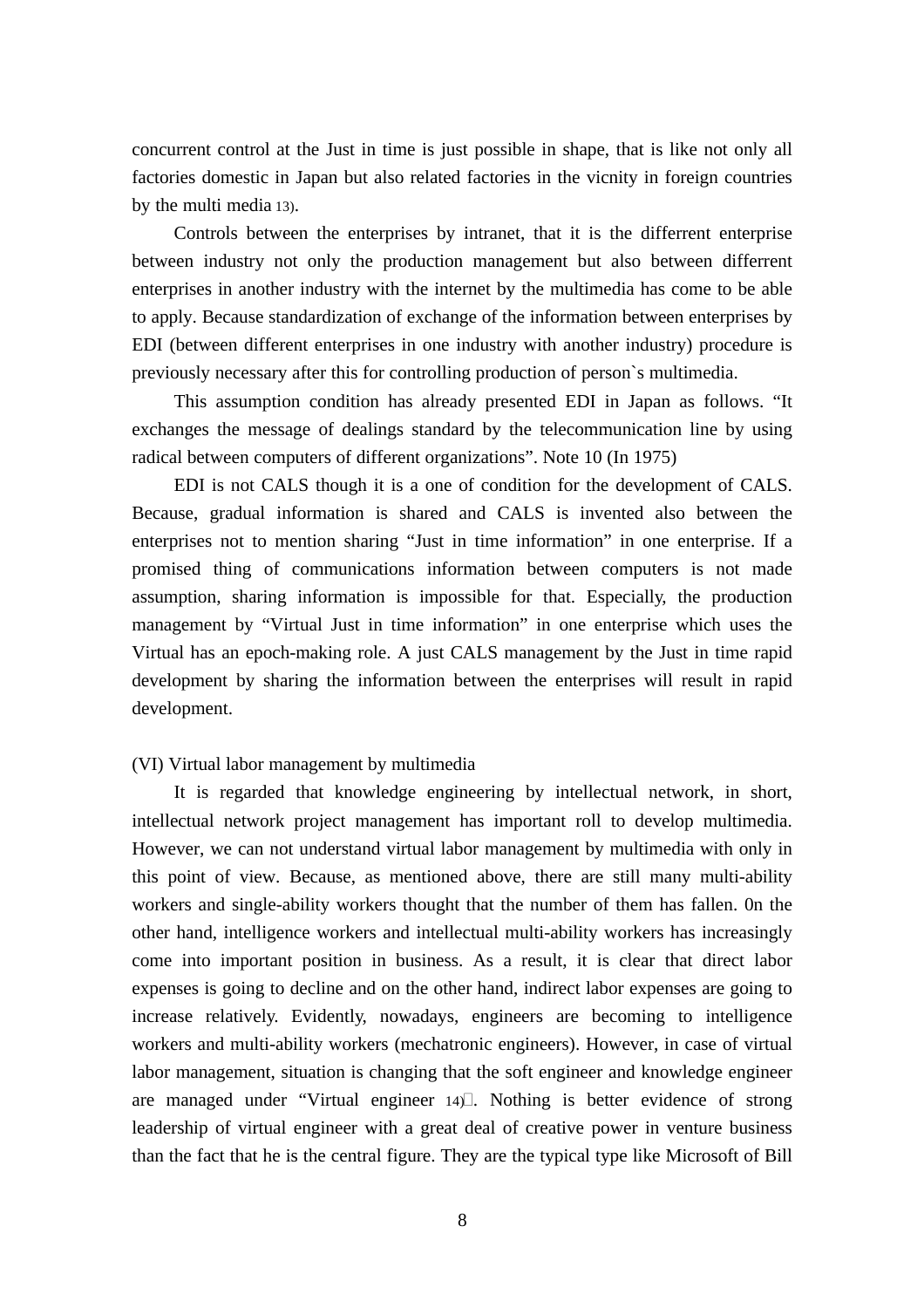Gates and Netscape and Sun micro systems. In brief, managing "Virtual network project" lets them break with convention and develop from just a venture business to worldwide big businesses. Just soft engineers and knowledge engenieers have a limit. They are climing down to intelligence workers and intellectual multi-ability workers. In this way, labor management by multi-media in today have reached this step after recognizing traditional labor management by each step and carrying out rationalization of virtual supersolidness.

This new virtual net work management is propelling decentral labor management with virtual task teams which have the function of forming self organization  $=$  self management; on the other hand, labor management today is promoting while strengthening informal communication with electronic mail and interchange of feeling sense and culture with human network. The virtual labor management based on "Virtual division of labor" turns on result of changing from traditional vertical labor management to horizontal labor management.

# (VII)Virtual marketing by multimedia

Virtual marketing by multimedia is development of result described above .

In this multimedia-age, market structure, market function (=markets action) and market result are direct extensions of traditional marketing; interaction between business and market interface. However, in addition to this fact, corresponding to network preject management by multimedia, market situation is going through some dramatic change by a marriage of macro and micro market .

Therefore, supply and demand are going to keep in closely relation, and consumer (be it consumers formed group or individual, consumer for luxury or necessity) and business will be link bidirectionally.

As a result, "Virtual marketing" are going to be set in center. And it will absorb and integrate methods from traditinal marketing .

An example this development is "Virtual network marketing" which includes mutimedia personal computer, internet (or intranet) and database .

On this system, it is possible to search database consisted of information of market, industry, business and individual at a easier, faster and openly with mutimedia personal computer. It allows us to get infomation by domain at just in time . Moreover, we can collect not only information at home and overseas as if it were just a information about neighbor (=virtually).

As a second example, it is possible to carry out an analysis of linkage effect between departments and consolitayed track reack record internationally, not to mention paformance in a department by annual, by semiannual, by month, by week, and by day.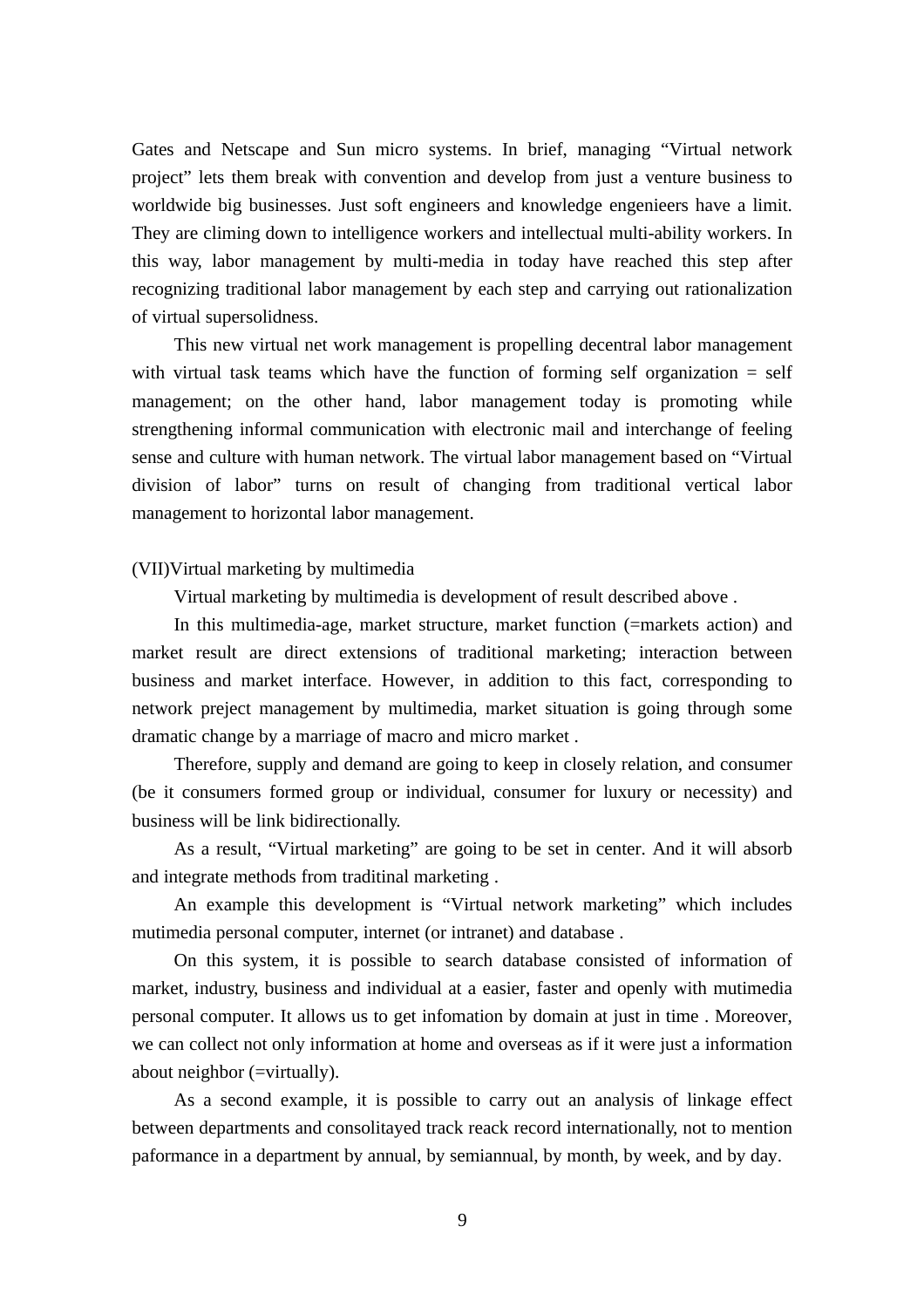Moreover, it page read to make a comparison between different business in same industry and different business in different industries by standardizataion of information on communication though EDI and information sharing through internet.

The third example is a possibility that forming of virtual moll in addition to advertisement of traditional marketing. Let's us to sell merchandise and settlement in digital (but there are various problems on safety). As an additional plus, establishment of home page enables us to advertise our goods quickly and conveniently. An interesting benefit differ from traditional mass advertisement arises from home page advertisemeent.

And instead of document, telephone and facsimile, E-mail give huge convenience to consumer and quantitative expansion and high speed to business.

So to speak, in marketing, business have been regarded to hold decisive power. But consumer have the potential for becoming a decider with business owning to virtual interactive by multimedia.

## VIII)CALS Management

To realize true CALS, integration management must be accomplished. However, TOYOTA System is good example in Japan, they have been supporting "KANBAN System" by information management with human network. Supply of parts from subcontractor have been connecting with "Just in time management" to make possible to reach "time which needs, necessary quantity, necessary parts". In order words, KANBAN System which has function to supply of parts by human network and Just In Time which corresponds to situation on market are introduced into Japanese type CALS as "Just In Time infotmation".

However, management of CALS by Just in Time information only relate each dimension: R&D, design, production, sale, and physical distribution.

This doesn't reach information management by Virtual Just In Time yet, but only management by IMS.

Well, what is qualitative difference between management by IMS and production management by multimedia?

It is not merely Just In Time information, but "Virtual Just In Time information" to realize production management by multimedia.

For example, thereis a way to use internet, but it isn't the optimal from the view point of business secret .

Production management of Virtual Just in Time information which used intranet can manage not only factories in Japan but also factories in foreign countries concurrently with a sense of just adjacent factories .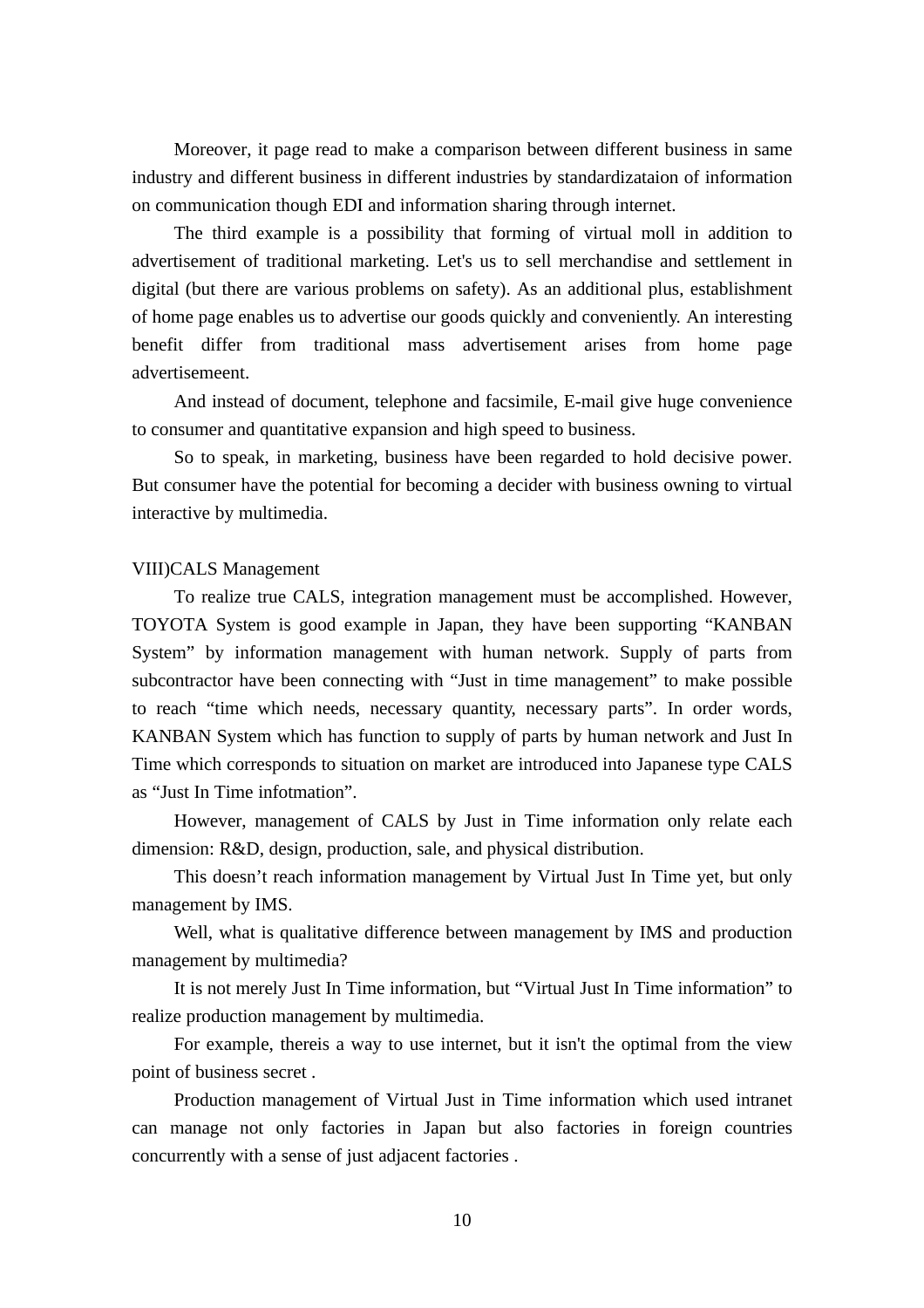Next, it will be possible to realze not only production management through intranet in certain business inside but virtual management among business in same industry and virtual management among different business in different industries.

These production management by multimedia needs standardizataion of communication procedure among business (inside of same industry and different industries) by EDI.

This precondition is shown on Japanese EDI: it is exchanging message among each computer using standard agreement on communication circuit between different organizations since 1975 (note 10).

EDI is condition for development of CALS but is not the CALS itself.

Because, CALS produces information sharing among business in addition to sharing of "Just In Time information" in business inside .

Not presupposing promise thing on communication information among computers for its purpose, information sharing would be impossible .

Especially, production mangement by "Virtual Just In Time information" in business inside, which use intranet, has epoch-making role.

With this, CALS management by Just In Time and information sharing among business will be able to achieve to leaping spread.

## (IX) Organization theory by multimedia

Organization of business administration changing from vertical organization to horizontal organization, moreover matrix organization, and switching over from project organization to network project organization. In order to correspond to micro management, development of science and technique as well as market and industry have quickened these organizational change. In industrial structure, the mainly technology as change from IE (industrial Engineering) to SE (System Engineering) in hard system. The other hand, Soft E.(Software Engineering) has taken on an important mission. As the Soft E. has been integrated into hard system so organization has changed.

However, as a result of development of Al software and integration of AI.E.(Artificial Engineering), multimedia personal computer has become to play a large part.

But, soon after, network software as meta-software has stabled on axis. Subsuming OS and AS, network has taken the leading part with multimedia personal computer as just information terminal.

"Secondary industry revolution" that various hard systems are incorporated into soft system has appeared.

As a result, emphasis is switching over from various management organizations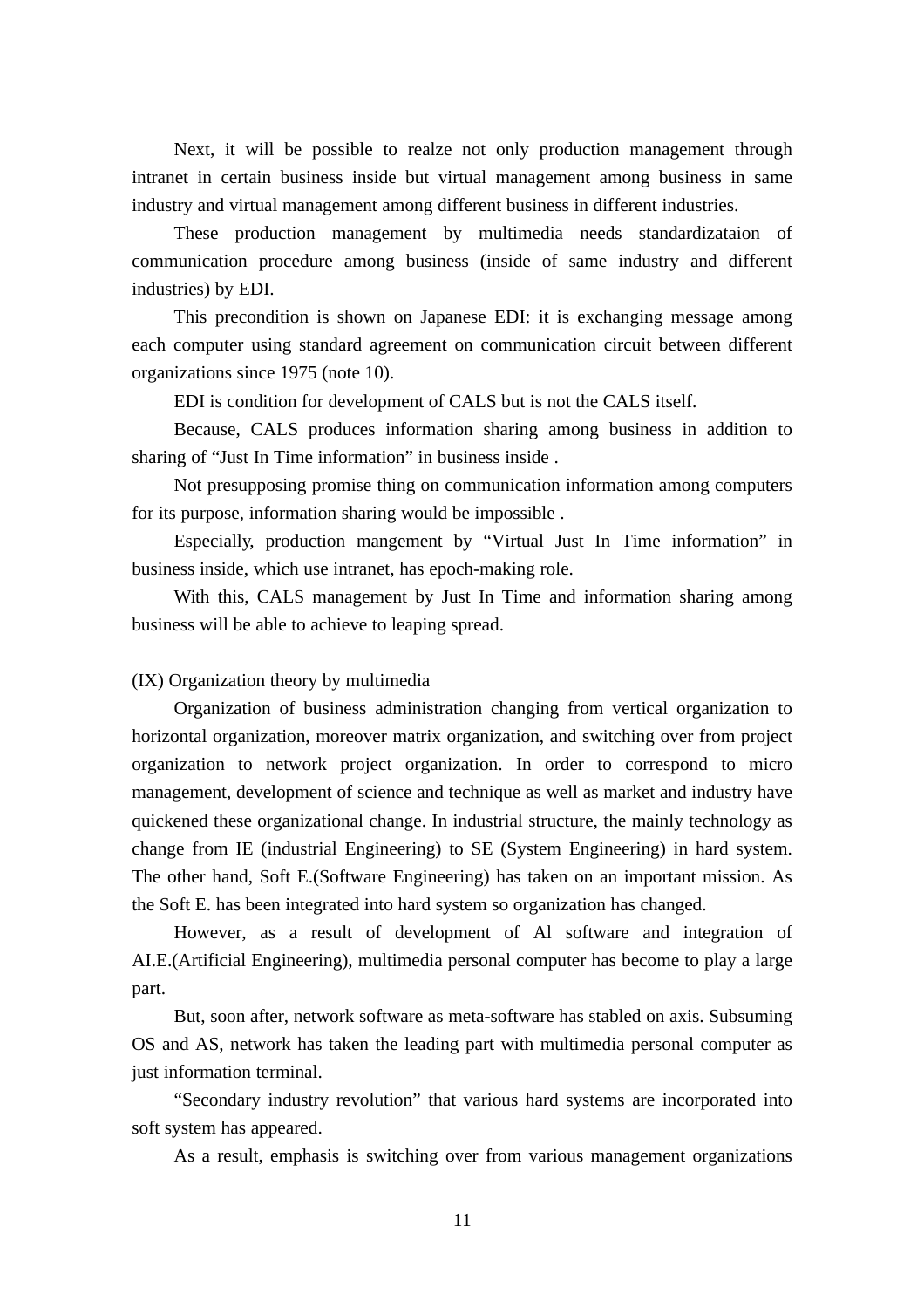which were formed with management history to soft management organization.

Especially, integrated traditional hard and soft organization into network organization supported by meta-software, "virtual network organization" has come in sight.

And then, instead of soft ware engineer and artificial intelligence engineer, virtual engineer becomes leader.

 However, virtual engineer isn't relief but absorber for single-ability worker, multi-ability worker, intelligence worker, intellectual multi-ability worker.

The perfect example are entrepreneurs of venture business who started from creative engineers; S.Toyota, S. Honda, Bill Gates.

In this way, integrated soft project organization, network project organization as well as hard vertical organization, horizontal organization, matrix organization, "Virtual network organization" can manage every different organizations.

Here, virtual engineer is capable to operate simultaneously even different machines, processes, factories, firms without the need to distinguish from domestic facilities or overseas N as if they stood close to each other.

On this step, characteristic of industry of country are integrated, meta-organized, and generalized 15).

Rather, it is important that meta-soft (virtual network project software) provides a way to operate different machines, processes, factories, firms as if they were same organization. In addition, the operation exceeds space-time.

Establishment of "network project organization" laid to meta-soft allows to rearrange each organization flexibly.

For example, a firm doesn't have to arrange all functions (general affairs, personnel, sale, production, finance and so on). It should incorporate necessary "department" from outside as occasion demands.

Of course, it becomes possible to rearrange each domestic and overseas process of factory. Therefore, it forms "Virtual intra-compan international division of labor" (ex. produce of Boeing 777).

In the same way, organization of research and development have the potential for becoming virtual laboratory (ex. Virtual laboratory at Ministry of Posts and Telecommunications in Japan).

As the above argument, we can call meta-organization laid to meta-soft "Virtual network organization".

(XI) Conclusion of virtual network management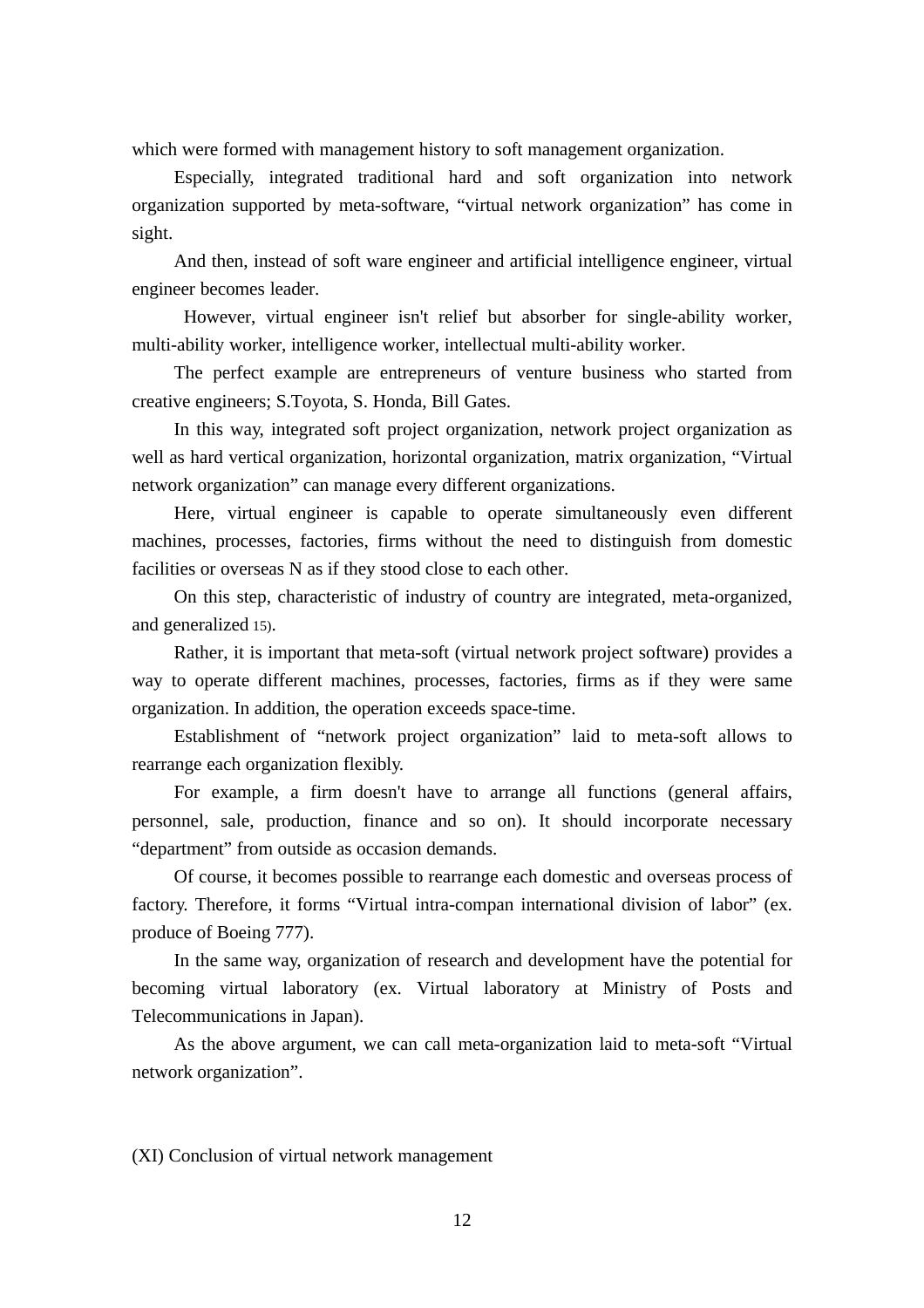As satiated above, "Virtual network project management" is both direct extension of traditional management and peculiar one.

At first, managent have only dealt with "micro management" ( of course, adaptation, intervention, recognization with enviroment and so on have been pointed out). There were few concretely studies to have taken micro management functionaly in dynamic development with macro sciece and technology or market and industry.

Well, studies about virtual management have not been treated with only limited success in the past; they have focused just cases.

Second, nothing is cleared without providing an explanation for not only hard dimention but also soft dimention and movement of importance from hard dimention to soft dimention on life cycle of micro management.

The concurrent management on production (=simultaneous management) have been realized in "Virtual network division of labor".

It is one demonstration that meta-management with meta-soft as core spreads another steps of R&D continually and non-continually on business life cycle. This is a reason making recognize importance of bottom up Japanese management.

Third, for example argument about EC (Electric Commerce), multimedia management is developing rapidly on finance, circulation, distribution in America. But we have few example about oriduction.

To discuss about safety and social problem is of course necessary. However, in addition to these problems, we have to carry out a thorough invention of significance of management of "virtual society".

# Footnotes

- 1 Tasuku Noguchi, "Science &Technology and Multimedia Management", IFSAM, 1996, Paris, Invited speech(proceedings)
- <sub>2</sub>. Tasuku Noguchi, "Macro High-Tech Table and Micro High-Tech Management", Ifsam, 1992, Tokyo, Keynote speech, September7-9, 1992
- $\overline{\phantom{a}}$ . This software revolution was being carried out with software integrated system based on the network software
- $\overline{\phantom{a}}$ . This inter change has already been clearly analysed in my previous thesis(refer footnote 1) regarding the change of the market and industry.
- 5. IMS is different from that of MM which is virtual engineering technology based on multimedia tools
- $\overline{\phantom{a}}$ . Virtual network division of labour is a completely new concept but this is a concept developed in extention of Adam Smith's division of labour
- $\sim$ . Toyota system integrated Concurrent Engineering and Product and Design in